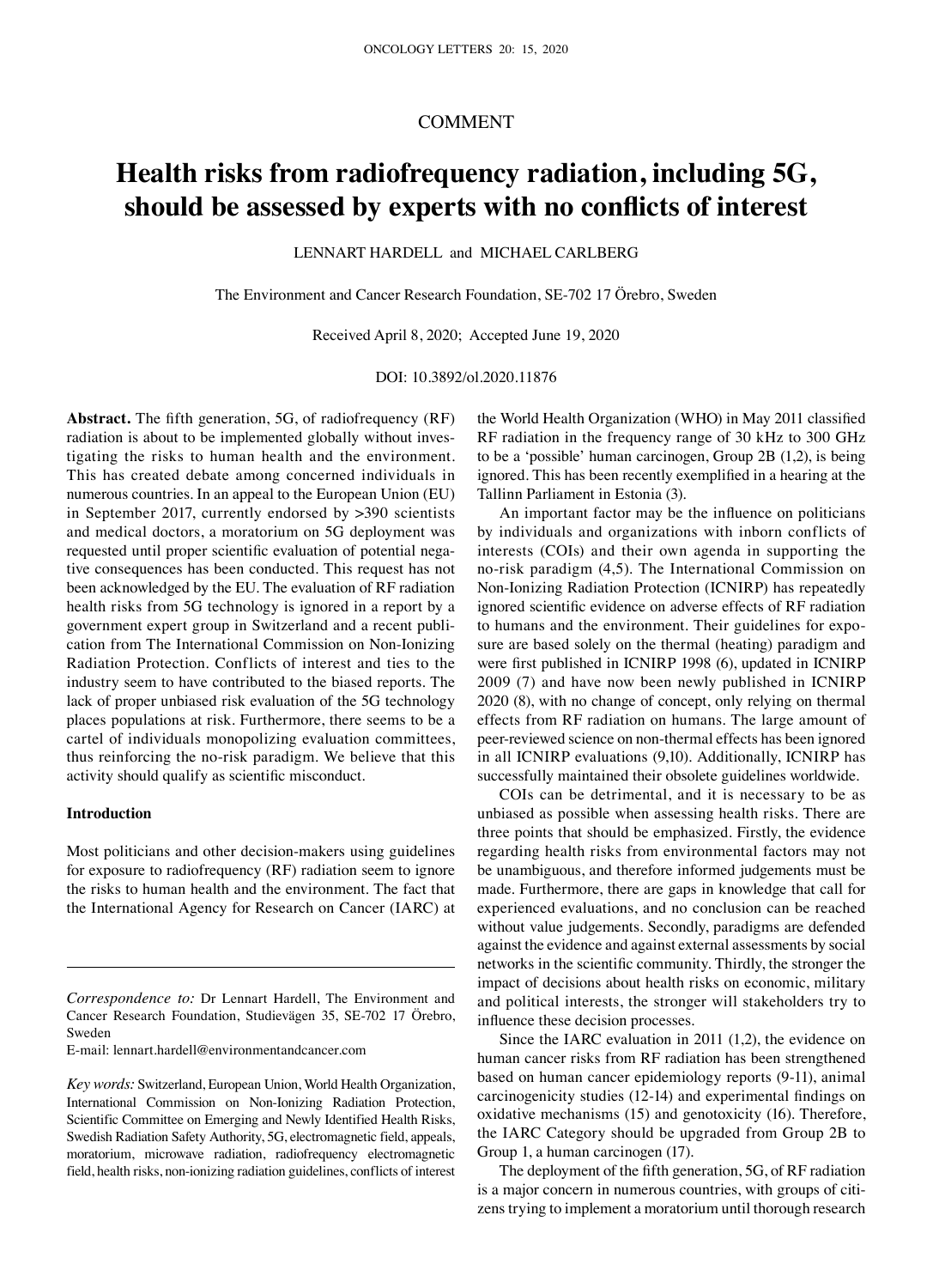on adverse effects on human health and the environment has been performed. An appeal for a moratorium, currently signed by >390 international scientists and medical doctors, was sent to the European Union (EU) in September 2017 (18), currently with no EU response (19). Several regions have implemented a moratorium on the deployment of 5G motivated by the lack of studies on health effects, for instance Geneva (20).

In the present article, the current situation in Switzerland is discussed as an example (21). Additionally, the ICNIRP 2020 evaluation is discussed (8).

## **Evaluation of health risks in Switzerland**

Several Swiss citizens have brought to our attention that Associate Professor Martin Röösli is the chair of two important government expert groups in Switzerland (directeur), despite possible COIs and a history of misrepresentation of science (22,23). These groups are Beratende Expertengruppe NIS (BERENIS; the Swiss advisory expert group on electromagnetic fields and non-ionizing radiation) (24), and the subgroup3, the Mobile Communications and Radiation Working Group of the Department of the Environment, Transport, Energy and Communications/Eidgenössisches Departement für Umwelt, Verkehr, Energie und Kommunikation, evaluating RF-radiation health risks from 5G technology (25,26).

The conclusions made in the recent Swiss government 5G report are biased and can be found here (27,28). This 5G report concluded that there is an absence of short-term health impacts and an absence or insufficient evidence of long-term effects [see Table 17 (Tableau 17) on page 69 in the French version (27) and Table 17 (Tabelle 17) on page 67 in the German version (28)].

Furthermore, it was reported that there is limited evidence for glioma, neurilemmoma (schwannoma) and co-carcinogenic effects, and insufficient evidence for effects on children from prenatal exposure or from their own mobile phone use. Regarding cognitive effects, fetal development and fertility (sperm quality), the judgement was that the evidence on harmful effects is insufficient. These evaluations were strikingly similar to those of the ICNIRP (see Appendix B in ICNIRP 2020; 8). Other important endpoints, such as effects on blood-brain barrier, cell proliferation, apoptosis (programmed cell death), oxidative stress (reactive oxygen species) and gene and protein expression, were not evaluated.

According to Le Courrier November 19, 2019, Martin Röösli presented the conclusion in an interview in the following way: '*Sur l'aspect sanitaire pur, «le groupe de travail constate que, jusqu'à présent, aucun effet sanitaire n'a été prouvé de manière cohérente en dessous des valeurs limites d'immissions fixées», résume Martin Röösli, professeur d'épidémiologie environnementale à l'Institut tropical et de santé publique suisse*' (29). [*Regarding the health issue, the working group concludes that, until now, no health effect has been consistently proven below the given exposure limits, summarizes Martin Röösli, professor in environmental epidemiology at the Swiss Tropical and Public Health Institute*].

This Swiss evaluation is scientifically inaccurate and is in opposition to the opinion of numerous scientists in this field (18). In addition, 252 electromagnetic field (EMF) scientists from 43 countries, all with published peer-reviewed research on the biologic and health effects of nonionizing electromagnetic fields (RF-EMF) have stated that:

'*Numerous recent scientific publications have shown that RF-EMF affects living organisms at levels well below most international and national guidelines. Effects include increased cancer risk, cellular stress, increase in harmful free radicals, genetic damages, structural and functional changes of the reproductive system, learning and memory deficits, neurological disorders, and negative impacts on general wellbeing in humans. Damage goes well beyond the human race, as there is growing evidence of harmful effects to both plant and animal life*' (30)*.*

We are concerned that the Swiss 5G report may be influenced by ties to mobile phone companies (COIs) by one or several members of the evaluating group.

#### **COIs**

Funding from telecom companies is an obvious COI. Martin Röösli has been a member of the board of the telecom funded Swiss Research Foundation for Electricity and Mobile Communication (FSM) organization and he has received funding from the same organization (31-33).

It should be noted that the FSM is a foundation that serves formally as an intermediate between industry and researchers. According to their website, among the five founders of FSM who '*provided the initial capital of the Foundation*' four are telecommunications companies: Swisscom, Salt, Sunrise, 3G Mobile (liquidated in 2011). The fifth founder is ETH Zurich (technology and engineering university). There are only two sponsors, Swisscom (telecommunications) and Swissgrid (energy), who '*support the FSM with annual donations that allow for both the management of the Foundation and research funding*' (34).

The same situation applies to being a member of ICNIRP (Table I) (35). In 2008, the Ethical Council at Karolinska Institute in Stockholm stated that being a member of ICNIRP is a potential COI. Such membership should always be declared. This verdict was based on activities by Anders Ahlbom in Sweden, at that time a member of ICNIRP, but is a general statement (2008-09-09; Dnr, 3753-2008-609). In summary: '*It is required that all parties clearly declare ties and other circumstances that may influence statements, so that decision makers and the public may be able to make solid conclusions and interpretations. AA [Anders Ahlbom] should thus declare his tie to ICNIRP whenever he makes statements on behalf of authorities and in other circumstances*'(translated into English).

COIs with links to industry are of great importance; these links may be direct or indirect funding for research, payment of travel expenses, participation in conferences and meetings, presentation of research, etc. Such circumstances are not always declared as exemplified above. A detailed description was recently presented for ICNIRP members (22).

## **ICNIRP**

ICNIRP is a non-governmental organization (NGO) based in Germany. Members are selected via an internal process, and the organization lacks transparency and does not represent the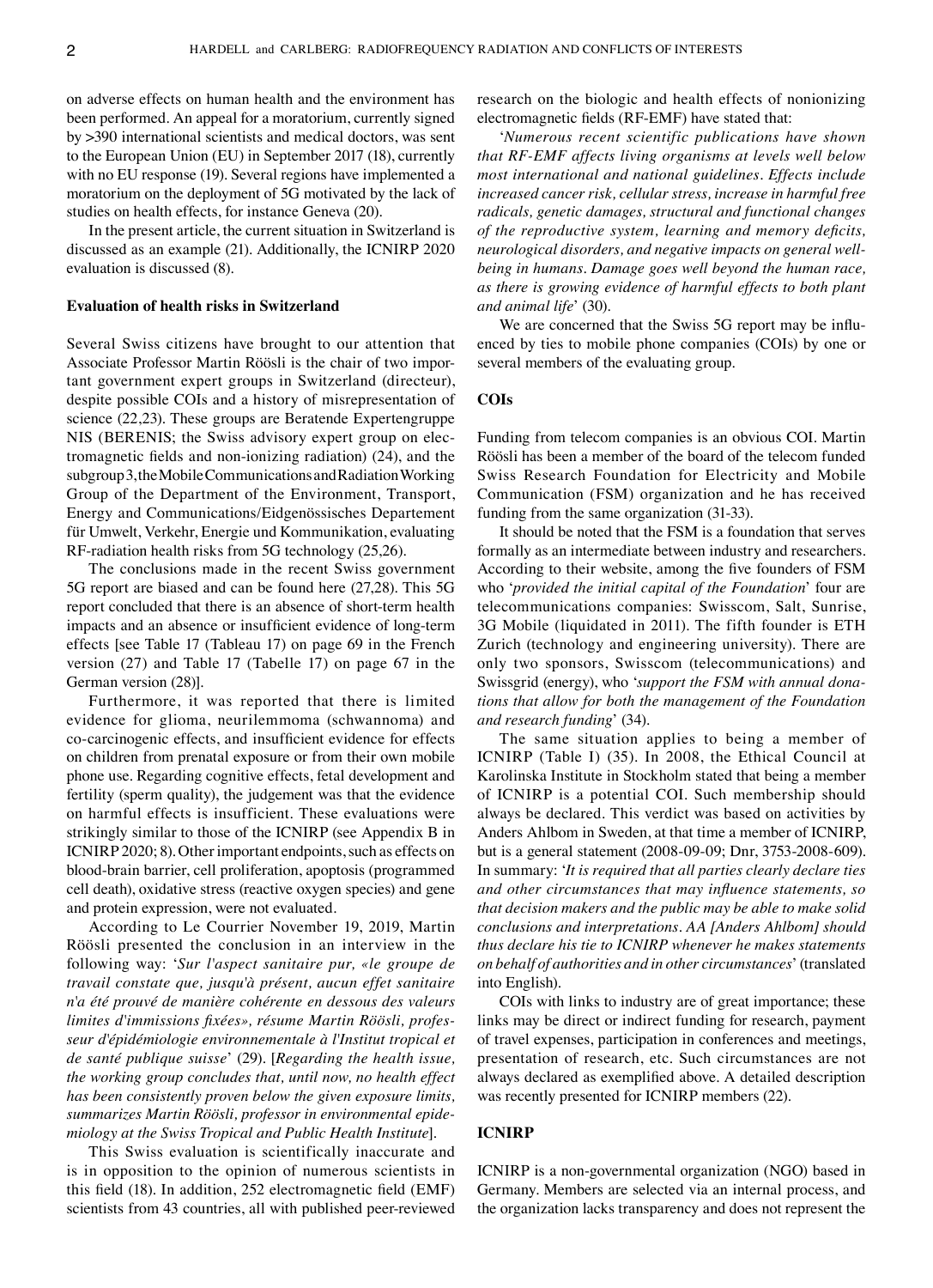| Members                   | WHO, 2014   | SCENIHR, 2015 | SSM, 2015-2020 | ICNIRP, 1992-2020       |
|---------------------------|-------------|---------------|----------------|-------------------------|
| Emilie van Deventer       | $\mathbf X$ |               | X              | $\mathbf{X}^{\text{a}}$ |
| Simon Mann                | X           |               |                | $\mathbf X$             |
| Maria Feychting           | X           |               | $(X)^{b}$      | X                       |
| Gunnhild Oftedal          | X           |               |                | X                       |
| Eric van Rongen           | X           |               | X              | X                       |
| Maria Rosaria Scarfi      | X           | X             | X              | X                       |
| Jukkka Juutilainen        | X           |               |                | X                       |
| Denis Zmirou              | X           |               |                |                         |
| Theodoros Samaras         |             | X             |                |                         |
| Norbert Leitgeb           |             | X             |                |                         |
| Anssi Auvinen             |             | X             |                | X                       |
| Heidi Danker Hopfe        |             | X             | X              |                         |
| Kjell Hansson Mild        |             | X             |                |                         |
| <b>Mats Olof Mattsson</b> |             | X             |                | X                       |
| Hannu Norppa              |             | X             |                |                         |
| James Rubin               | X           | X             |                |                         |
| Joachim Schüz             |             | X             |                |                         |
| Zenon Sienkiewicz         | X           | X             |                | X                       |
| Olga Zeni                 | X           | X             |                |                         |
| Anke Huss                 |             |               | $\mathbf X$    | $X^c$                   |
| <b>Clemens Dasenbrock</b> |             |               | X              | X                       |
| Lars Klaeboe              |             |               | X              |                         |
| Martin Röösli             | X           |               | X              | X                       |
| Aslak Harbo Poulsen       |             |               | X              |                         |

Table I. Members of the WHO core group and additional experts of the Environmental Health Criteria Document 2014 (54), EU SCENIHR 2015 (52), the SSM 2015-2020 (93) and ICNIRP commission or the Scientific Expert Group 1992-2020 (94).

<sup>a</sup>WHO Observer in the main commission (95); <sup>b</sup>2002-2011; °2020-2024. The table is based on members of WHO, SCENIHR and SSM during the defined time period(s). No other individuals among those within WHO or SCENIHR were found in the list of SSM participants. A total of 15 additional experts in WHO were not members of SCENIHR, SSM or ICNIRP. SCENIHR, Scientific Committee on Emerging and Newly Identified Health Risks; SSM, Swedish Radiation Safety Authority; WHO, World Health Organization; EU, European Union; ICNIRP, International Commission on Non-Ionizing Radiation Protection.

opinion of the majority of the scientific community involved in research on health effects from RF radiation. Independent international EMF scientists in this research area have declared that: '*In 2009, the ICNIRP released a statement saying that it was reaffirming its 1998 guidelines, as in their opinion, the scientific literature published since that time has provided no evidence of any adverse effects below the basic restrictions and does not necessitate an immediate revision of its guidance on limiting exposure to high frequency electromagnetic fields. ICNIRP continues to the present day to make these assertions, in spite of growing scientific evidence to the contrary. It is our opinion that, because the ICNIRP guidelines do not cover long-term exposure and low-intensity effects, they are insufficient to protect public health*' (30).

ICNIRP only acknowledges thermal effects from RF radiation. Therefore, the large body of research on detrimental non-thermal effects is ignored. This was further discussed in a peer-reviewed scientific comment article (3).

In 2018, ICNIRP published '*ICNIRP Note: Critical Evaluation of Two Radiofrequency Electromagnetic Field Animal Carcinogenicity Studies Published in 2018*' (36). It is

surprising that this note claims that the histopathological evaluation in the US National Toxicology Program (NTP) study on animals exposed to RF radiation was not blinded (12,13). In fact, unfounded critique of the NTP study had already been rebutted (37); however, this seems to have had little or no impact on this ICNIRP note casting doubt on the findings of the animal study: '*This commentary addresses several unfounded criticisms about the design and results of the NTP study that have been promoted to minimize the utility of the experimental data on RFR [radiofrequency radiation] for assessing human health risks. In contrast to those criticisms, an expert peerreview panel recently concluded that the NTP studies were well designed, and that the results demonstrated that both GSM- and CDMA-modulated RFR were carcinogenic to the heart (schwannomas) and brain (gliomas) of male rats*' (37).

In contrast to the opinion of the 13 ICNIRP commission members, the IARC advisory group of 29 scientists from 18 countries has recently stated that the cancer bioassay in experimental animals and mechanistic evidence warrants high priority re-evaluation of the RF radiation-induced carcinogenesis (38).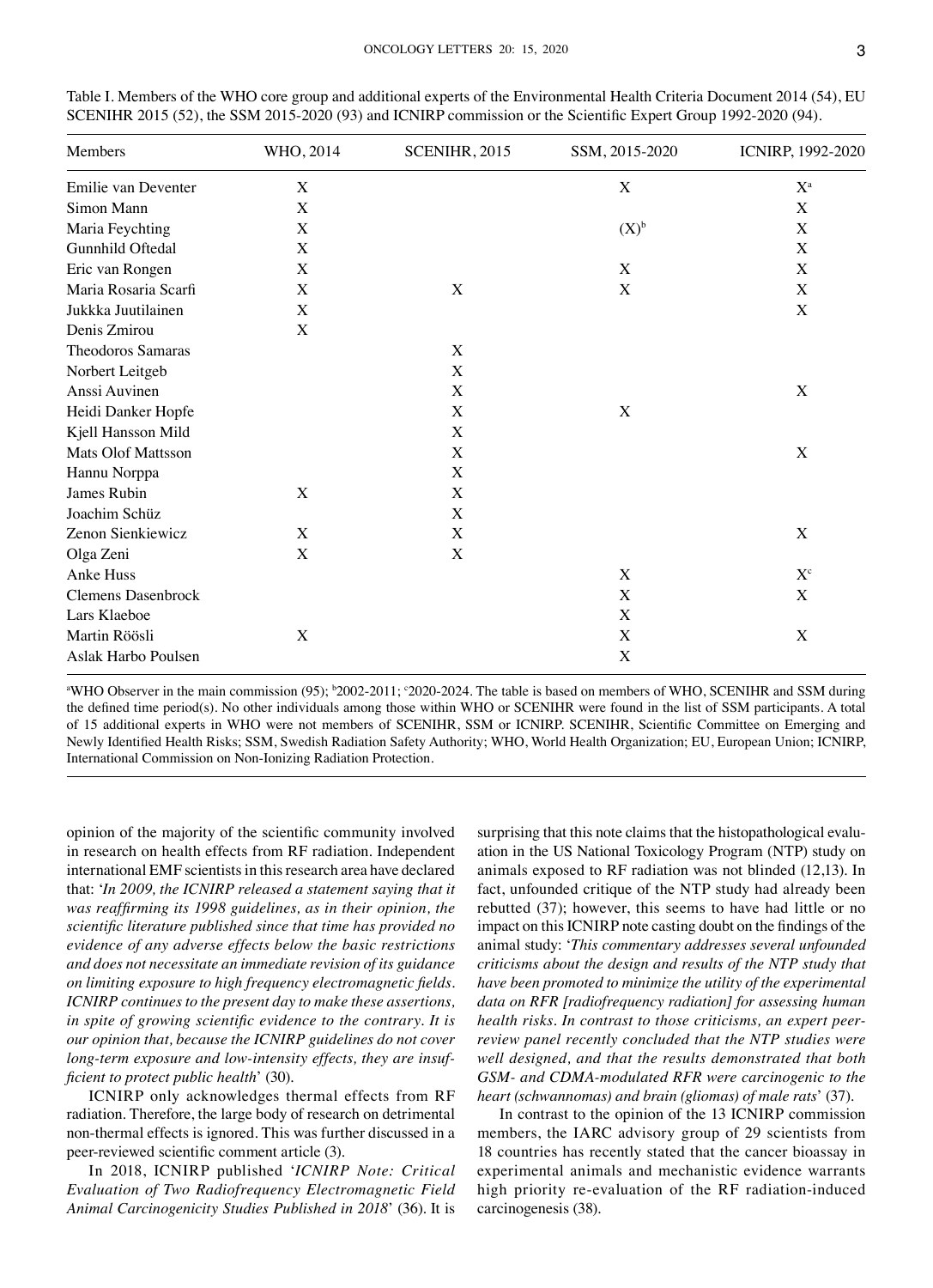*ICNIRP draft.* On July 11, 2018, ICNIRP released a draft on guidelines (39) for limiting exposure to time-varying electric, magnetic and electromagnetic fields (100 kHz to 300 GHz). It was open for public consultations until October 9, 2018. Appendix B was based on assessment of health risks based on a literature survey (39).

Surprisingly, the IARC classification of RF-EMF exposure as Group 2B ('possibly' carcinogenic to humans) from 2011 was concealed in the background material to the new ICNIRP draft on guidelines. Notably, one of the ICNIRP commission members, Martin Röösli (40), was also one of the IARC experts evaluating the scientific RF carcinogenicity in May 2011 (41). He should be well aware of the IARC classification. The IARC classification contradicts the scientific basis for the ICNIRP guidelines, making novel guidelines necessary and providing a basis to halt the rollout of 5G technology.

Therefore, the ICNIRP provides scientifically inaccurate reviews for various governments. One issue is that only thermal (heating) effects from RF radiation are considered, and all non-thermal effects are dismissed. An analysis from the UK demonstrates these inaccuracies (4), also discussed in another article (5). All members of the ICNIRP commission are responsible for these biased statements that are not based on solid scientific evidence.

*ICNIRP release of novel guidelines for RF radiation.* On March 11, 2020, ICNIRP published their novel guidelines for exposure to EMFs in the range of 100 kHz to 300 GHz, thus including 5G (8). The experimental studies demonstrating a variety of non-thermal biological/health effects (9,10) are not considered, as in their previous guidelines (6,7). Additionally, the ICNIRP increased the reference levels for the general public averaged over 6 min for RF frequencies >2-6 GHz (those that will be used for 5G in this frequency range), from  $10 \text{ W/m}^2$  (Tables 5 and 7 in ref. no. 6) to 40 W/m<sup>2</sup> (Table 6 in ref. no. 8), which paves the way for even higher exposure levels to 5G than the already extremely high ones.

Background dosimetry is discussed in Appendix A of the ICNIRP 2020 guidelines (8). The discussion on 'Relevant Biophysical Mechanisms' should be criticized. The only mechanism considered by ICNIRP is temperature rise, which may also occur with 5G exposure, apart from the established non-thermal biological/health effects (42,43). It is well known among experts in the EMF-bioeffects field that the recorded cellular effects, such as DNA damage, protein damage, chromosome damage and reproductive declines, and the vast majority of biological/health effects are not accompanied by any significant temperature rise in tissues (44-47). The ion forced-oscillation mechanism (48) should be referred to as a plausible non-thermal mechanism of irregular gating of electrosensitive ion channels on cell membranes, resulting in disruption of the cell electrochemical balance and initiating free radical release and oxidative stress in the cells, which in turn causes genetic damage (15,49). The irregular gating of ion channels on cell membranes is associated with changes in permeability of the cell membranes, which ICNIRP admits in its summary (8).

Health risks are discussed in Appendix B of the ICNIRP 2020 guidelines (8). Again, only thermal effects are considered, whereas literature on non-thermal health consequences is disregarded (9,10,50). In spite of public consultations on the draft, the final published version on health effects is virtually identical to the draft version, and comments seem to have been neglected (19). In the following section, Appendix B on health effects (8) is discussed.

Appendix B starts with: '*The World Health Organization (WHO) has undertaken an in-depth review of the literature on radiofrequency electromagnetic fields (EMFs) and health, which was released as a Public Consultation Environmental Health Criteria Document in 2014... Further, the Scientific Committee on Emerging and Newly Identified Health Risks (SCENIHR), a European Commission initiative, also produced a report on potential health effects of exposure to electromagnetic fields (SCENIHR 2015), and the Swedish Radiation Safety Authority (SSM) have produced several international reports regarding this issue (SSM 2015, 2016, 2018). Accordingly, the present guidelines have used these literature reviews as the basis for the health risk assessment associated with exposure to radiofrequency EMFs rather than providing another review of the individual studies'.*

In the last 11 years since its previous ICNIRP 2009 statement (7), ICNIRP has not managed to conduct a novel evaluation of health effects from RF radiation. However, as shown in Table I, several of the present ICNIRP members are also members of other committees, such as the EU Scientific Committee on Emerging and Newly Identified Health Risks (SCENIHR), the Swedish Radiation Safety Authority (SSM) and the WHO, thus creating a cartel of individuals known to propagate the ICNIRP paradigm on RF radiation (4,5,22,51). In fact, six of the seven expert members of the WHO, including Emelie van Deventer, were also included in ICNIRP (5,7). Therefore, Emilie van Deventer, the team leader of the Radiation Programme at WHO (the International EMF Project), is an observer on the main ICNIRP commission, and SSM seems to be influenced by ICNIRP. Among the current seven external experts (Danker-Hopfe, Dasenbrock, Huss, Harbo Polusen, van Rongen, Röösli and Scarfi), five are also members of ICNIRP, and van Deventer used to be part of SSM.

As discussed elsewhere (5), it is unlikely that a person's evaluation of health risks associated with exposure to RF radiation would differ depending on what group the person belongs to. Therefore, by selecting group members, the final outcome of the evaluation may already be predicted (no-risk paradigm). Additionally, we believe that this may compromise sound scientific code of conduct.

The SCENIHR report from 2015 (52) has been used to legitimate the further expansion of the wireless technology and has been the basis for its deployment in a number of countries. One method, applied in the SCENIHR report, to dismiss cancer risks involves the selective inclusion of studies, excluding studies reporting cancer risks and including some investigations with inferior epidemiological quality. The report has been heavily criticized by researchers with no COI (53): '*In January of 2015, the Scientific Committee on Emerging and Newly Identified Health Risks (SCENIHR) published its final opinion on (P)otential health effects of exposure to electromagnetic fields... SCENIHR has not answered the question it was appointed to investigate. The Committee has answered a*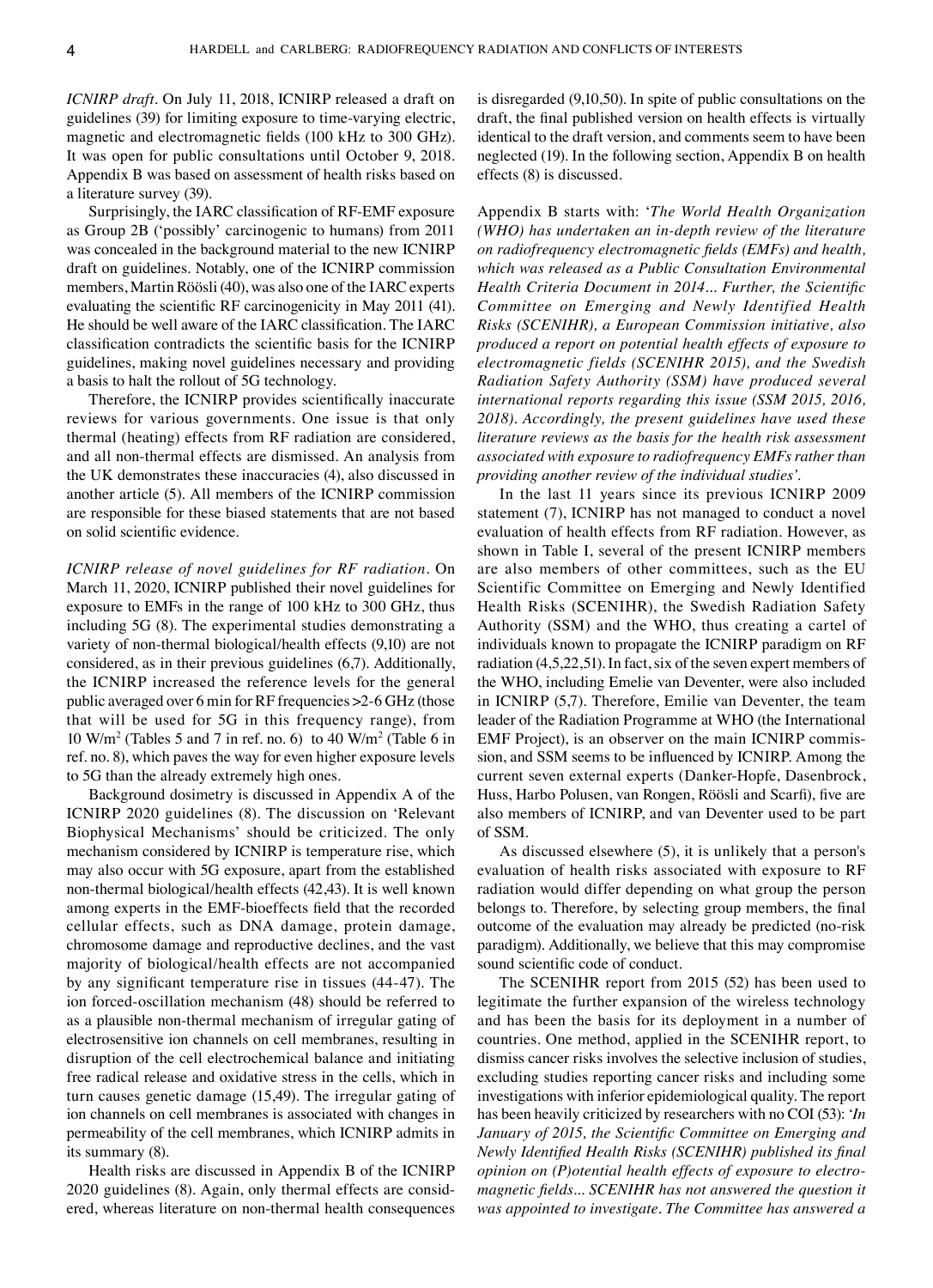*different question, limiting its conclusions to whether certainty or causal effect is established, instead of possibility of health risks... Overall, SCENIHR has not conducted a scientific review process for judging possible health risks. This results in erroneous and deceptive conclusions by failing to conclude such possible health risks do exist. Evidence that SCENIHR has presented clearly and conclusively demonstrates that EMF health risks are possible, and in some cases are established. The Committee is obligated to draw to the attention of the European Commission that EMF is a new and emerging problem that may pose an actual or potential threat*'.

Regarding the SSM, only yearly updates are available and no overall evaluations are made. Therefore, no thorough review is presented. Over the years, the ICNIRP has dominated this committee (Table I). Therefore, it is unlikely that the opinion of the SSM will differ from that of the ICNIRP.

In 2014, the WHO launched a draft of a Monograph on RF fields and health for public comments (54). It should be noted that the WHO issued the following statement: '*This is a draft document for public consultation. Please do not quote or cite*'. ICNIRP completely ignored that request and used the aforementioned document. The public consultations on the draft document were dismissed and never published.

In addition to van Deventer, five of the six members(Mann, Feychting, Oftedal, van Rongen, and Scarfi) of the Core Group in charge of the WHO draft were also affiliated with ICNIRP, which constitutes a COI (Table I). Scarfi is a former member of ICNIRP (5). Several individuals and groups sent critical comments to the WHO on the numerous shortcomings in the draft of the Monograph on RF radiation. In general, the WHO never responded to these comments and it is unclear to what extent, if any, they were even considered. Nevertheless, the final version of the WHO 'in-depth review' has never been published. Instead, WHO made a call on October 8, 2019 (Emelie van Deventer), for systematic reviews to analyze and synthesize the available evidence: '*Through this Call, WHO invites eligible teams to indicate their interest in undertaking a systematic review on one (or more) of the following topics: SR1 - Effect of exposure to RF on cancer (human observational studies); SR2 - Effect of exposure to RF on cancer (animal studies); SR3 - Effect of exposure to RF on adverse reproductive outcomes (human observational studies); SR4 - Effect of exposure to RF on adverse reproductive outcomes (animal and in vitro studies); SR5 - Effect of exposure to RF on cognitive impairment (human observational studies; SR6 - Effect of exposure to RF on cognitive impairment (human experimental studies); SR7 - Effect of exposure to RF on symptoms (human observational studies); SR8 - Effect of exposure to RF on symptoms (human experimental studies; SR9 - Effect of exposure to RF on biomarkers of oxidative stress; SR10 - Effect of exposure to heat from any source and pain, burns, cataract and heatrelated illness*'.

The authors of the present article were part of a team that applied to review SR1- human cancer. On December 20, 2019, the following reply was received from the WHO Radiation Programme: '*After careful review, we have decided to choose another team for this systematic review*'.

Transparency is of importance for the whole process. Therefore, a query was sent to the WHO requesting information regarding the following points: '*Who did the evaluation of the groups that answered the call? What criteria were applied? How many groups had submitted and who were these? Which groups were finally chosen for the different packages?*'. In spite of sending the request four times, January 2, January 3, April 7 and April 30, 2020, there has been no reply from WHO. This appears to be a secret process behind closed doors. These circumstances have also been reported in Microwave News (55).

It is important to comment on the current ICNIRP evaluation. Notably, on February 27, 2020, two weeks before the ICNIRP publication, the WHO Team on Public Health, Environmental and Social Determinants of Health issued a statement on 5G mobile networks and health: '*To date, and after much research performed, no adverse health effect has been causally linked with exposure to wireless technologies'* (56). This statement is not correct based on current knowledge (4,5,9-11,17,19) and was without a personal signature. The lack of research on 5G safety has been previously discussed (19). Furthermore, there is no evidence that can 'causally link' an adverse effect to an exposure. Causality is no empirical fact, it is an interpretation.

In the following section, only one (cancer) of the eight different end points in the ICNIRP publication (8) is discussed, since it deals with our main research area.

viii) Cancer.

'I*n summary, no effects of radiofrequency EMFs on the induction or development of cancer have been substantiated*.

#### *Summary*

*The only substantiated adverse health effects caused by exposure to radiofrequency EMFs are nerve stimulation, changes in the permeability of cell membranes, and effects due to temperature elevation. There is no evidence of adverse health effects at exposure levels below the restriction levels in the ICNIRP (1998) guidelines and no evidence of an interaction mechanism that would predict that adverse health effects could occur due to radiofrequency EMF exposure below those restriction levels'.*

#### **Comments**

The ICNIRP draft (39) has been previously described to some extent (19). The published final version on health effects is virtually similar to the draft. It cannot be taken at face value as scientific evidence of no risk from RF radiation. One example is the following statement (p. 41): '*…a set of case-control studies from the Hardell group in Sweden report significantly increased risks of both acoustic neuroma and malignant brain tumors already after less than five years since the start of mobile phone use, and at quite low levels of cumulative call time'.*

This allegation is not correct according to our publication for glioma (11). In the shortest latency group >1-5 years, the risk of glioma was not increased (odds ratio (OR), 1.1; 95% CI, 0.9-1.4) for use of wireless phones (mobile phone and/or cordless phone). There was a statistically significant increased risk of glioma per 100 h of cumulative use (OR, 1.011; 95% CI, 1.008-1.014) and per year of latency (OR, 1.032; 95% CI,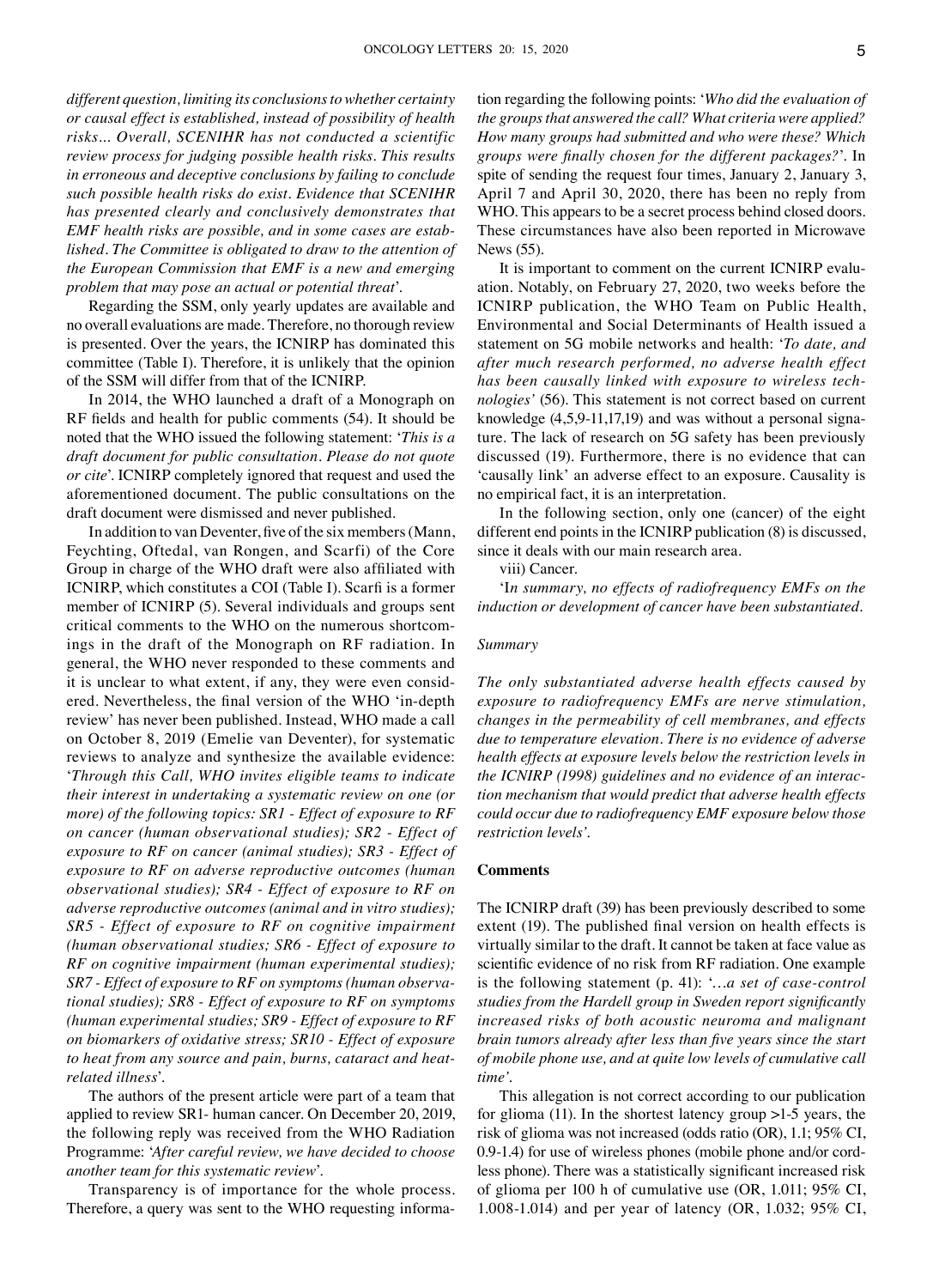1.019-1.046) (11). These published results are in contrast to the ICNIRP claims.

Regarding acoustic neuroma, the corresponding detailed results are reported in our previous study (57). The shortest latency period >1-5 years yielded an OR of 1.2 (95% CI, 0.8-1.6) for use of wireless phones; the risk increased per 100 h of cumulative use (OR, 1.008; 95% CI, 1.002-1.014) and per year of latency (OR, 1.056; 95% CI, 1.029-1.085) (57). Therefore, the allegation by ICNIRP is false.

It is remarkable that ICNIRP is uninformed and that their writing is based on a misunderstanding of the peer-reviewed published articles as exemplified above. Additionally, our studies (11,57) and another study by Coureau *et al* (58), as well as the IARC evaluation from 2011 (1,2), are not included among the references. Several statements by ICNIRP are made without any scientific references. On the other hand, the Danish cohort study on mobile phone use (59) is included, in spite of the fact that it was judged by IARC  $(1,2)$ , as well as in our review  $(60)$ , to be uninformative. A biased article written by authors including ICNIRP members, used to 'prove' the no-risk paradigm for RF radiation carcinogenesis (23), is cited by ICNIRP. Notably, the article has not undergone relevant peer-review and we believe that it should not have been published in its current version. The shortcomings in the aforementioned article are discussed in the following sections. As discussed below, another claim (23) is incorrect regarding increased risk of brain tumors associated with use of wireless phones: '*However, they are not consistent with trends in brain cancer incidence rates from a large number of countries or regions, which have not found any increase in the incidence since mobile phones were introduced'.*

The criticism of the ICNIRP draft guidelines from 2018 by the EMF call (61) can also be applied to the current ICNIRP publication. The call has been signed by 164 scientists and medical doctors, as well as 95 NGOs: '*The International Commission on Non-Ionizing Radiation Protection (ICNIRP) issued draft Guidelines on 11th July 2018 for limiting exposure to electric, magnetic and electromagnetic fields (100 kHz to 300 GHz).1 These guidelines are unscientific, obsolete and do not represent an objective evaluation of the available science on effects from this form of radiation. They ignore the vast amount of scientific findings that clearly and convincingly show harmful effects at intensities well below ICNIRP guidelines.2 The guidelines are inadequate to protect humans and the environment. ICNIRP guidelines only protect against acute thermal effects from very short and intense exposure. The guidelines do not protect against harmful effects from low-intensity and longterm exposure, such as cancer, reproductive harm, or effects on the nervous system, although these effects are convincingly shown to appear from chronic exposure at intensities below ICNIRP limits.2,3*

*ICNIRP's mandate to issue exposure guidelines needs to be seriously questioned. ICNIRP is not independent of industry ties as it claims.12,13 Its opinions are not objective, not representative of the body of scientific evidence, but are biased in favor of industry. It is obvious from their reluctance to consider scientific findings of harm that ICNIRP protects industry, not the public health, nor the environment.*

*We ask the United Nations, the World Health Organization, and all governments to support the development and consideration of medical guidelines16, that are independent of conflict of interests in terms of direct or indirect ties to industry, that represent the state of medical science, and that are truly protective'.*

In the recent report on ICNIRP published by two Members of the European Parliament it is concluded: '*That is the most important conclusion of this report: For really independent scientific advice we cannot rely on ICNIRP. The European Commission and national governments, from countries like Germany, should stop funding ICNIRP. It is high time that the European Commission creates a new, public and fully independent advisory council on non-ionizing radiation'* (22).

### **Other examples of scientific misrepresentation**

*Published article.* This section discusses an article with conclusions not substantiated by scientific evidence, representing a biased evaluation of cancer risks from mobile phone use and is an example of lack of objectivity and impartiality (23). The aforementioned report was used by ICNIRP 2020 (8) to validate that no risks have been found for brain and head tumors. Therefore, the article should be discussed in further detail.

The aforementioned article has numerous severe scientific deficiencies. One is that the results on use of cordless phones as a risk factor for brain tumors are not discussed. In fact, detailed results on cordless phones in studies by Hardell *et al* (11,57) are omitted.

When discussing glioma risk, all results on cumulative use of mobile phones, as well as ipsilateral or contralateral use associated with tumor localization in the brain, are omitted from the figures in the main text. Some results in the article by Röösli *et al* (23), such as cumulative use, can be found in the Supplementary Material, although the increased risk among heavy users is disregarded (11,57,58,62). In Supplementary Figure 4, all odds ratios regarding long-term  $(\geq 10$  years) use of mobile phones are above unity  $(>1.0)$  for glioma and neuroma (23). No results are provided for ipsilateral mobile phone use (same side of tumor localization and mobile phone use), which is of large biological importance. Results on cumulative use, latency and ipsilateral use are especially important for risk assessment and have shown a consistent pattern of increased risk for brain and head tumors (11,57).

In the aforementioned article, recall bias is discussed as the reason for increased risk (23). The studies by Hardell *et al* (11,57) included all types of brain tumors. In one analysis, meningioma cases in the same study were used as the 'control' entity (11), and still a statistically significant increased risk of glioma was identified for mobile phone use (ipsilateral OR, 1.4; 95% CI, 1.1-1.8; contralateral OR, 1.0; 95% CI, 0.7-1.4) and for cordless phone use (ipsilateral OR, 1.4; 95% CI, 1.1-1.9; contralateral OR, 1.1; 95% CI, 0.8-1.6). If the results were 'explained' by recall bias, similar results would have been obtained for both glioma and meningioma. Thus, this type of analyses would not have yielded an increased glioma risk. Also, for acoustic neuroma a statistically significant increased risk was found using meningioma cases as 'controls' (57). Therefore, the results in the studies by Hardell *et al* (11,57) cannot be explained by a systematic difference in assessment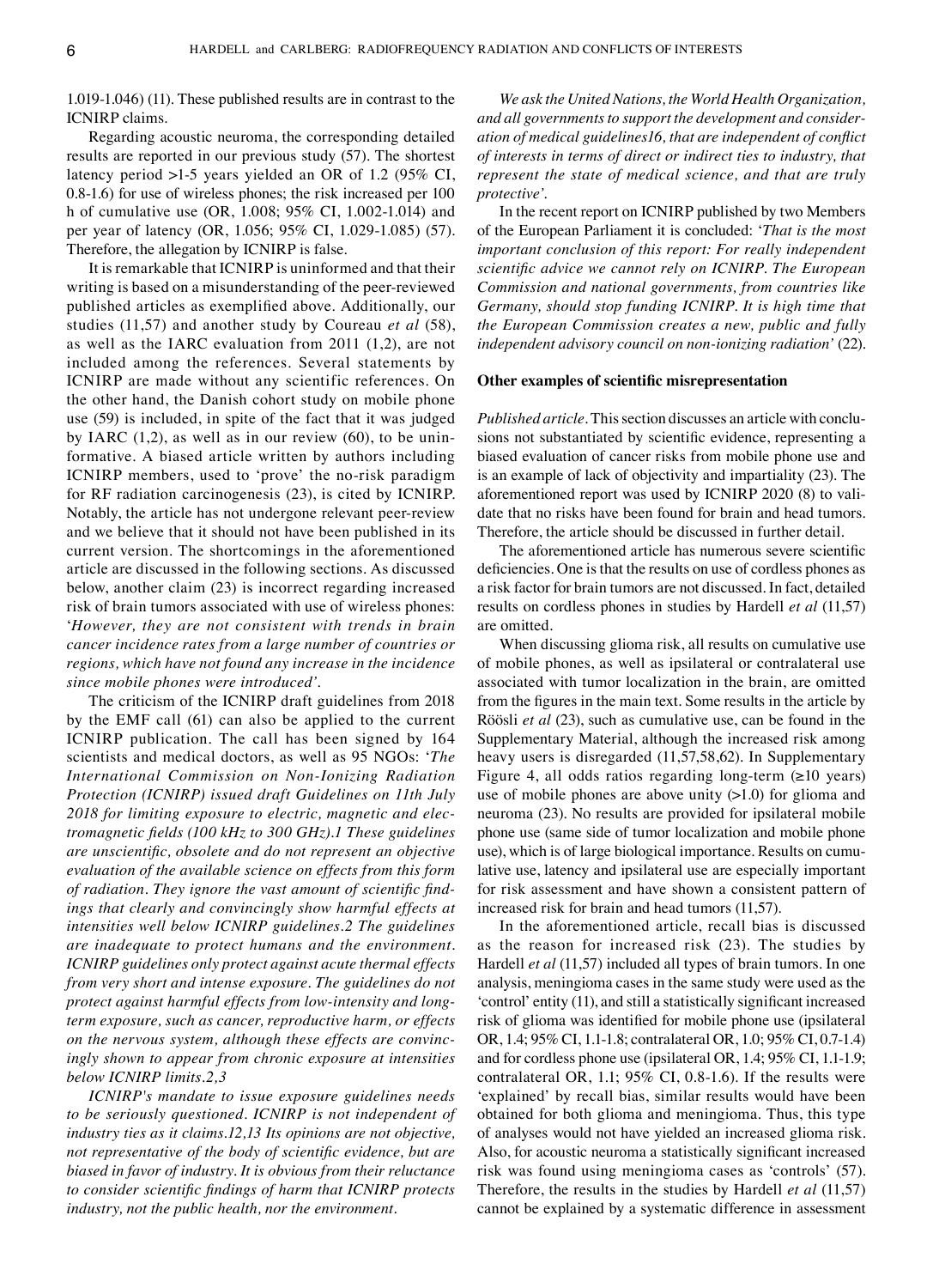of exposure between cases and controls. These important methodological findings were disregarded by Röösli *et al* (23).

In the analyses of long-term use of mobile phones, a Danish cohort study on mobile phone use is included (59), which was concluded to be uninformative in the 2011 IARC evaluation (1,2). A methodological shortcoming of the aforementioned study was that only private mobile phone subscribers in Denmark between 1982 and 1995 were included in the exposure group (59). The most exposed group, comprising 200,507 corporate users of mobile phones, were excluded and instead included in the unexposed control group consisting of the rest of the Danish population. Users with mobile phone subscription after 1995 were not included in the exposed group and were thus treated as unexposed at the time of cut-off of the follow up. No analysis of laterality of mobile phone use in relation to tumor localization was performed. Notably, this cohort study is now included in the risk calculations, although Martin Röösli was a member of the IARC evaluation group and should have been aware of the IARC decision. The numerous shortcomings in the Danish cohort study, discussed in detail in a peer-reviewed article (60), are omitted in the article by Röösli *et al* (23).

Regarding animal studies, a study by Falcioni *et al* (14) at the Ramazzini Institute on RF radiation carcinogenesis is only mentioned as a reference, but the results are not discussed. In fact, these findings (14) provide supportive evidence on the risk found in human epidemiology studies (3), as well as the results in the NTP study (12,13).

Furthermore, for incidence studies on brain tumors, the results are not presented in an adequate way. There is a lot of emphasis on the Swedish Cancer Register data (63,64), but the numerous shortcomings in the reporting of brain tumor cases to the register are not discussed. These shortcomings have been presented in detail in a previous study (63), but are disregarded by Röösli *et al* (23).

There is clear evidence from several countries regarding increasing numbers of patients with brain tumors, such as in Sweden (63,64), England (65), Denmark (66) and France (67).

The article by Röösli *et al* (23), does not represent an objective scientific evaluation of brain and head tumor risk associated with the use of wireless phones, and should thus be disregarded. By omitting results of biological relevance and including studies that have been judged to be uninformative, the authors come to the conclusion that there are no risks: '*In summary, current evidence from all available studies including in vitro, in vivo, and epidemiological studies does not indicate an association between MP [mobile phone] use and tumors developing from the most exposed organs and tissues'.*

Röösli *et al* (23), disregard the concordance of increased cancer risk in human epidemiology studies (11,57,58,62) animal studies (12-14,68,69) and laboratory studies (15,16,37). It is unfortunate that the review process of the aforementioned article has not been of adequate quality. Finally, there is no statement in the article of specific funding of this particular work, which is not acceptable. Only a limited number of comments on general funding are provided. It is not plausible that there was no funding for the study. We believe that, due to its numerous limitations, the aforementioned article should not have been published.

*CEFALO.* In 2011, a case-control study on mobile phone use and brain tumor risk among children and adolescents termed CEFALO was published (70). The study appears to have been designed to misrepresent the true risk, since the following question regarding cordless phone use was asked: '*How often did [child] speak on the cordless phone in the first 3 years he/she used it regularly?*'.

There are no scientific valid reasons to limit the investigation to the first 3 years. The result is a misrepresentation and a wrong exposure classification, since Aydin *et al* (70) willingly omitted any increase in the child's use of and exposure from cordless phone radiation after the first 3 years of use. This unscientific treatment of cordless phone exposure was not mentioned in the article other than in a footnote of a table and in the methods section (70); however, no explanation was provided: '*Specifically, we analyzed whether subjects ever used baby monitors near the head, ever used cordless phones, and the cumulative duration and number of calls with cordless phones in the first 3 years of use'.*

Since previous studies have demonstrated that these phone types, in addition to mobile phones, increase brain tumor risk (11,57), we believe that the exclusion of a complete exposure history on the use of cordless phones represents scientific misconduct.

In a critical comment the authors of the present study wrote: '*Further support of a true association was found in the results based on operator-recorded use for 62 cases and 101 controls, which for time since first subscription >2.8 years yielded OR 2.15 (95% CI 1.07-4.29) with a statistically significant trend (P = 0.001). The results based on such records would be judged to be more objective than face-to-face interviews, as in the study that clearly disclosed to the interviewer who was a case or a control. The authors disregarded these results on the grounds that there was no significant trend for operator data for the other variables - cumulative duration of subscriptions, cumulative duration of calls and cumulative number of calls. However, the statistical power in all the latter groups was lower since data was missing for about half of the cases and controls with operator-recorded use, which could very well explain the difference in the results*' (71).

Our conclusion was that: '*We consider that the data contain several indications of increased risk, despite low exposure, short latency period, and limitations in the study design, analyses and interpretation. The information certainly cannot be used as reassuring evidence against an association, for reasons that we discuss in this commentary*' (71).

This is in contrast to the authors that claimed that the study was reassuring of no risk in a press release from Martin Röösli, July 28, 2011: '*Kein erhöhtes Hirntumorrisiko bei Kindern und Jugendlichen wegen Handys... Die Resultate sind beruhigend*' ['*No increased brain tumour risk in children and adolescents for mobile phone users... The results are reassuring*'] (72).

A similar press release was issued by Maria Feychting at the Karolinska Institute in Stockholm stating: '*Reassuring results from first study on young mobile users and cancer risk… The so called CEFALO study does not show an increased brain tumor risk for young mobile users'* (73). Considering the results and the numerous scientific shortcomings in the study (70), the statements in these press releases are not correct.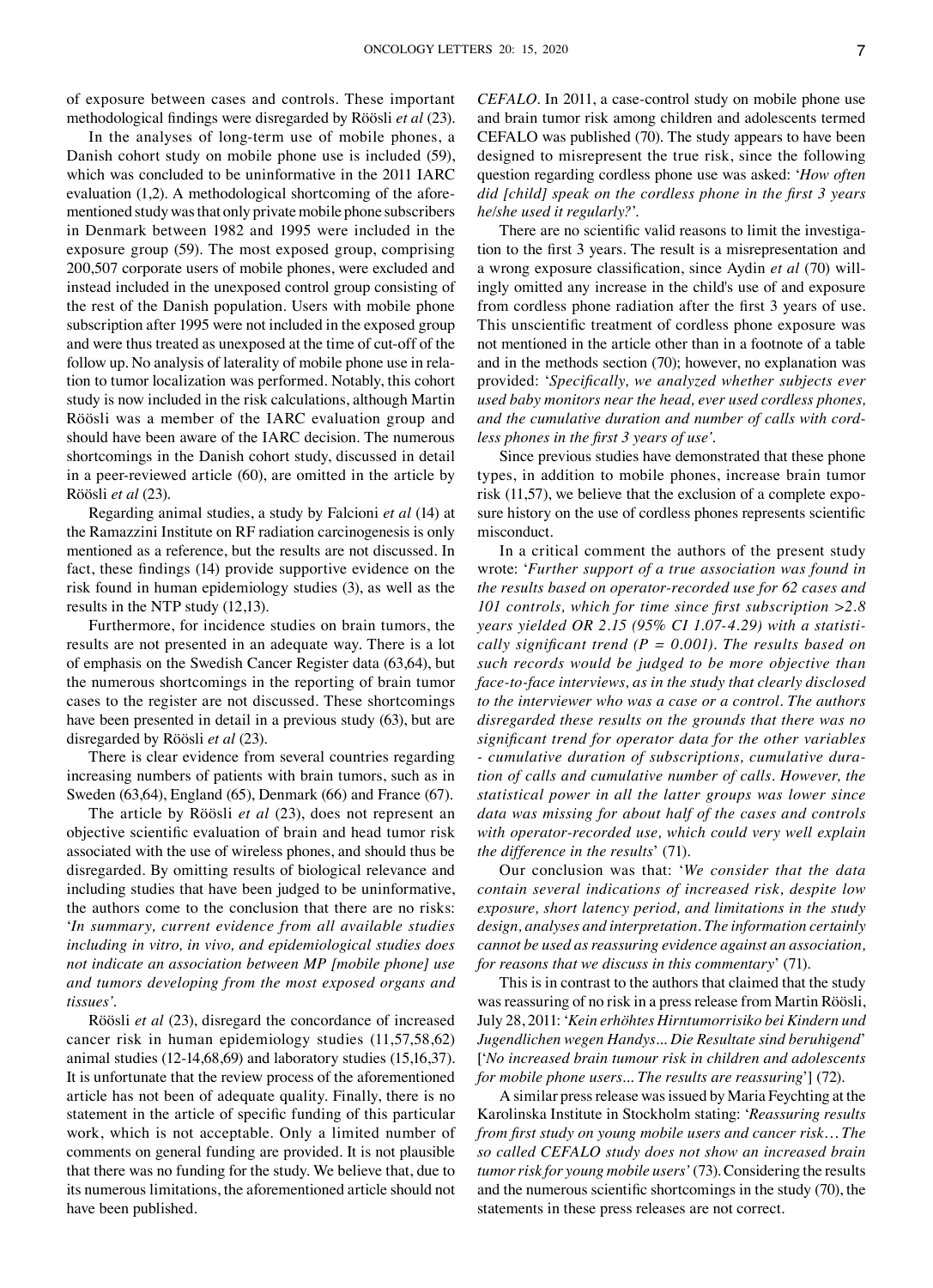### **Discussion**

There is no doubt that several individuals included in Table I are influential, being members, as well as having consulting assignments, in several organizations, such as ICNIRP, BERENIS, the SSM, the Program Electromagnetic Fields and Health from ZonMw in the Netherlands, and the Rapid Response Group for the Japan EMF Information Center (74).

In fact, there appears to be a cartel of individuals working on this issue (75). Associate Professor Martin Röösli has had the chance to provide his view on the content of the present article relating to him. The only message from him was in an e-mail dated January 16, 2020: '*Just to be clear, all my research is funded by public money or not-for -profit fundations [foundations]. I think you will not help an important debate if you spread fake news'.* Obviously, as described in the present article, his comment is not correct considering his funding from the telecom industry (76,77).

As shown in Table I, few individuals, and mostly the same ones, are involved in different evaluations of health risks from RF radiation and will thus propagate the same views on the risks in agencies of different countries associated with the ICNIRP views (4,5). Therefore, it is unlikely that they will change their opinions when participating in different organizations. Furthermore, their competence in natural sciences, such as medicine, is often low or non-existent due to a lack of education in these disciplines (2). Therefore, any chance for solid evaluations of medical issues is hampered. Additionally, it must be concluded that if the 'thermal only' dogma is dismissed, this will have wide consequences for the whole wireless community, including permissions for base stations, regulations of the wireless technology and marketing, plans to roll out 5G, and it would therefore have a large impact on the industry. This may explain the resistance to acknowledge the risk by ICNIRP, EU, WHO, SSM and other agencies. However, the most important aspects to consider are human wellbeing and a healthy environment. Telecoms can make profit in a variety of ways, and wireless is just one of them. They have the capacity to maintain profits by using different techniques, such as optical fiber, that will provide more data with less RF radiation exposure. Particularly when considering the liability, they are incurring in their misguided insistence of wireless expansion that may ultimately catch up to them in the form of lawsuits, such as those previously experienced by asbestos and tobacco companies (78,79).

A recent book describes how deception is used to capture agencies and hijack science (80). There are certain tools that can be used for this. One is to re-analyze existing data using methods that are biased towards predetermined results (23). For example, this can be performed by hiring 'independent experts' to question scientific results and create doubt(81,82). As clearly discussed in a number of chapters of the books (80-82), front groups may be created to gain access to politicians and to influence the public with biased opinions. Other methods may involve intimidating and harassing independent scientists that report health risks based on sound science, or removing all funding from scientists who do not adhere to the no-risk proindustry paradigm. Another tool would be economic support and courting decision makers with special information sessions that mislead them on science and mask bribery (3,5,19,80-82). An industry with precise marketing goals has a big advantage over a loose scientific community with little funding. Furthermore, access to regulatory agencies and overwhelming them with comments on proposed regulations is crucial (3). To counteract all these actions is time consuming and not always successful (19). Nevertheless, it is important that these circumstances are explored and published in the peer-reviewed literature as historical notes for future use.

Based on the Swiss and ICNIRP experiences, some recommendations can be made. One is to include only unbiased and experienced experts without COIs for evaluation of health risks from RF radiation. All countries should declare a moratorium on 5G until independent research, performed by scientists without any ties to the industry, confirms its safety or not. 2G, 3G, 4G and WiFi are also considered not to be safe, but 5G will be worse regarding harmful biological effects  $(42,83,84)$ . The authors of the present article recommend an educational campaign to educate the public about the health risks of RF radiation exposure, and safe use of the technology, such as the deployment of wired internet in schools (85), as previously recommended by the European Council resolution 1815 in 2011 (86) and The EMF Scientist Appeal (87). Additionally, it is recommended that the government takes steps to markedly decrease the current exposure of the public to RF radiation, (88,89). Notably, DNA damage has been identified in peripheral blood lymphocytes using the comet assay technique, and in buccal cells using the micronucleus assay, in individuals exposed to RF radiation from base stations (90).

Finally, an alternative approach to the flawed ICNIRP safety standards may be the comprehensive work of the European Academy for Environmental Medicine (EUROPAEM) EMF working group that has resulted in safety recommendations, which are free from the ICNIRP shortcomings(50). Recently, the International Guidelines on Non-Ionising Radiation (IGNIR) have accepted EUROPAEM safety recommendations (91). The Bioinitiative group has recommended similar safety standards based on non-thermal EMF effects (92). WHO and all nations should adopt the EUROPAEM/Bioinitiative/IGNIR safety recommendations, supported by the majority of the scientific community, instead of the obsolete ICNIRP standards.

In conclusion, it is important that all experts evaluating scientific evidence and assessing health risks from RF radiation do not have COIs or bias. Being a member of ICNIRP and being funded by the industry directly, or through an industryfunded foundation, constitute clear COIs. Furthermore, it is recommended that the interpretation of results from studies on health effects of RF radiation should take sponsorship from the telecom or other industry into account. It is concluded that the ICNIRP has failed to conduct a comprehensive evaluation of health risks associated with RF radiation. The latest ICNIRP publication cannot be used for guidelines on this exposure.

#### **Acknowledgements**

The authors would like to thank Mr. Reza Ganjavi for valuable comments.

## **Funding**

No funding was received.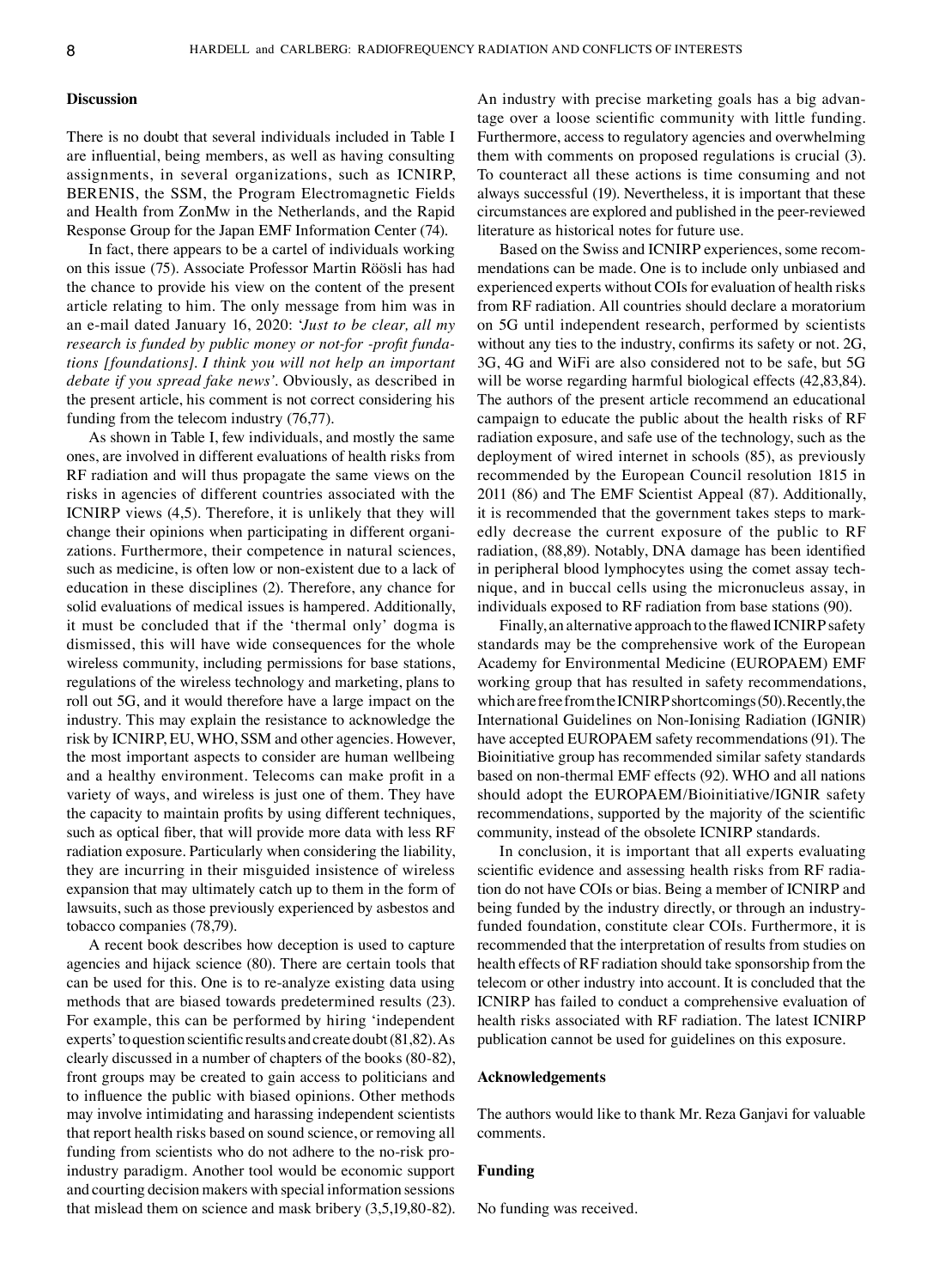## **Availability of data and materials**

Data sharing is not applicable to this article, as no datasets were generated or analyzed during the present study.

## **Authors' contributions**

LH and MC contributed to the conception, design and writing of the manuscript. Both authors read and approved the final manuscript.

## **Ethics approval and consent to participate**

Not applicable.

## **Patient consent for publication**

Not applicable.

## **Competing interests**

The authors declare that they have no competing interests.

## **References**

- 1. Baan R, Grosse Y, Lauby-Secretan B, El Ghissassi F, Bouvard V, Benbrahim-Tallaa L, Guha N, Islami F, Galichet L and Straif K; WHO International Agency for Research on Cancer Monograph Working Group: Carcinogenicity of radiofrequency electro- magnetic fields. Lancet Oncol 12: 624-626, 2011.
- 2. IARC Monographs on the Evaluation of Carcinogenic Risks to Humans: Non-ionizing Radiation, Part 2: Radiofrequency Electromagnetic Fields. Vol. 102. IARC, Lyon, France, 2013.
- 3. Hardell L: Notes on parliament hearing in Tallinn, Estonia June 4, 2019 as regards the deployment of the fifth generation, 5G, of wireless communication. World Acad Sci J 1: 47-54, 2019.
- 4. Starkey SJ: Inaccurate official assessment of radiofrequency safety by the Advisory Group on Non-ionising Radiation. Rev Environ Health 31: 493-503, 2016.
- 5. Hardell L: World Health Organization, radiofrequency radiation and health - a hard nut to crack (Review). Int J Oncol 51: 405-413, 2017.
- 6. International Commission on Non-Ionizing Radiation Protection: Guidelines for limiting exposure to time-varying electric, magnetic, and electromagnetic fields (up to 300 GHz). Health Phys 74: 494-522, 1998.
- 7. International Commission on Non-Ionizing Radiation Protection: ICNIRP statement on the 'Guidelines for Limiting Exposure to Time-Varying Electric, Magnetic and Electromagnetic Fields (up to 300 GHz)'. Health Phys 97: 257-258, 2009.
- 8. International Commission on Non-Ionizing Radiation Protection (ICNIRP)1: Guidelines for Limiting Exposure to Electromagnetic Fields (100 kHz to 300 GHz). Health Phys 118: 483-524, 2020.
- 9. Belpomme D, Hardell L, Belyaev I, Burgio E and Carpenter DO: Thermal and non-thermal health effects of low intensity non-ionizing radiation: An international perspective. Environ Pollut 242 (Pt A): 643-658, 2018.
- 10. Miller AB, Morgan LL, Udasin I and Davis DL: Cancer epidemiology update, following the 2011 IARC evaluation of radiofrequency electromagnetic fields (Monograph 102). Environ Res 167: 673-683, 2018.
- 11. Hardell L and Carlberg M: Mobile phone and cordless phone use and the risk for glioma - Analysis of pooled case-control studies in Sweden, 1997-2003 and 2007-2009. Pathophysiology 22: 1-13, 2015.
- 12. National Toxicology Program: NTP technical report on the toxicology and carcinogenesis studies in B6C3F1/N mice exposed to whole-body radio frequency radiation at a frequency (1,900 MHz) and modulations (GSM and CDMA) used by cell phones. NTP TR 596, March 26-28, 2018. https://ntp.niehs. nih.gov/ntp/about\_ntp/trpanel/2018/march/tr596peerdraft.pdf. Accessed July 6, 2020.
- 13. National Toxicology Program: NTP technical report on the toxicology and carcinogenesis studies in Hsd:Sprague Dawley sd rats exposed to whole-body radio frequency radiation at a frequency (900 MHz) and modulations (GSM and CDMA) used by cell phones. NTP TR 595, March 26-28, 2018. https://ntp. niehs.nih.gov/ntp/about\_ntp/trpanel/2018/march/tr595peerdraft. pdf. Accessed July 6, 2020.
- 14. Falcioni L, Bua L, Tibaldi E, Lauriola M, De Angelis L, Gnudi F, Mandrioli D, Manservigi M, Manservisi F, Manzoli I, *et al*: Report of final results regarding brain and heart tumors in Sprague-Dawley rats exposed from prenatal life until natural death to mobile phone radiofrequency field representative of a 1.8 GHz GSM base station environmental emission. Environ Res 165: 496-503, 2018.
- 15. Yakymenko I, Tsybulin O, Sidorik E, Henshel D, Kyrylenko O and Kyrylenko S: Oxidative mechanisms of biological activity of low-intensity radiofrequency radiation. Electromagn Biol Med 35: 186-202, 2016.
- 16. Smith-Roe SL, Wyde ME, Stout MD, Winters JW, Hobbs CA, Shepard KG, Green AS, Kissling GE, Shockley KR, Tice RR, *et al*: Evaluation of the genotoxicity of cell phone radiofrequency radiation in male and female rats and mice following subchronic exposure. Environ Mol Mutagen 61: 276-290, 2020.
- 17. Carlberg M and Hardell L: Evaluation of mobile phone and cordless phone use and glioma risk using the Bradford Hill viewpoints from 1965 on association or causation. BioMed Res Int 2017: 9218486, 2017.
- 18. The 5G Appeal. http://www.5gappeal.eu/. Accessed July 6, 2020.
- 19. Hardell L and Nyberg R: Appeals that matter or not on a moratorium on the deployment of the fifth generation, 5G, for microwave radiation. Mol Clin Oncol 12: 247-257, 2020. (Review).
- 20. Environmental Health Trust: Three-year moratorium on 4G and 5G in Geneva, Switzerland. https://ehtrust.org/three-year-moratorium-on-4g-5g-in-geneva-switzerland. Accessed July 6, 2020.
- 21. Flydal E: Head of Swiss Radiation Protection Committee accused of 5G-swindle. Nordic countries deceived, too. https:// einarflydal.com/wp-content/uploads/2020/02/Einar-Flydal-The-Accusations-against-R%C3%B6%C3%B6sli-and-the-BERENIS-20200220\_v-3.pdf. Accessed July 6, 2020.
- 22. Buchner K and Rivasi M: The International Commission on Non-Ionizing Radiation Protection: Conflicts of interest, corporate capture and the push for 5G. https://klaus-buchner. eu/wp-content/uploads/2020/06/ICNIRP-report-FINAL-19-JUNE-2020.pdf. Accessed July 6, 2020.
- 23. Röösli M, Lagorio S, Schoemaker MJ, Schüz J and Feychting M: Brain and salivary gland tumors and mobile phone use: Evaluating the evidence from various epidemiological study designs. Annu Rev Public Health 40: 221-238, 2019.
- 24. Federal Office for the Environment: BERENIS Swiss expert group on electromagnetic fields and non-ionising radiation. https://www.bafu.admin.ch/bafu/en/home/topics/electrosmog/ newsletter-of-the-swiss-expert-group-on-electromagnetic-fields -a/beratende-expertengruppe-nis-berenis.html. Accessed July 6, 2020.
- 25. Office fédéral de l'environnement: Téléphonie mobile et 5G: le Conseil fédéral décide de la suite de la procedure. https://www.bafu. admin.ch/bafu/fr/home/themes/electrosmog/dossiers/rapportgroupe-de-travail-telephonie-mobile-et-rayonnement.html. Accessed July 6, 2020.
- 26. Département fédéral de l'environnement, des transports, de l'énergie et de la communication: Groupe de travail Téléphonie mobile et rayonnement: présentation d'un rapport factuel global. Bern, November 28, 2019. https://www.uvek.admin. ch/uvek/fr/home/detec/medias/communiques-de-presse.msg-id-77294.html. Accessed July 6, 2020.
- 27. Groupe de travail Téléphonie mobile et rayonnement: Rapport Téléphonie mobile et rayonnement. Publié par le groupe de travail Téléphonie mobile et rayonnement sur mandat du DETEC. November 18, 2019. https://www.newsd.admin. ch/newsd/message/attachments/59385.pdf. Accessed July 6, 2020.
- 28. Arbeitsgruppe Mobilfunk und Strahlung: Bericht Mobilfunk und Strahlung. Herausgegeben von der Arbeitsgruppe Mobilfunk und Strahlung im Auftrag des UVEK. November 18, 2019. https://www.newsd.admin.ch/newsd/message/attachments/59384. pdf. Accessed July 6, 2020.
- 29. Boeglin P: L'énigme 5G demeure. Un groupe de travail fédéral temporise sur les risques de santé et ne fixe pas de limite aux rayonnements. Le Courrier, November 29, 2019. https://lecourrier. ch/2019/11/29/lenigme-5g-demeure/. Accessed July 6, 2020.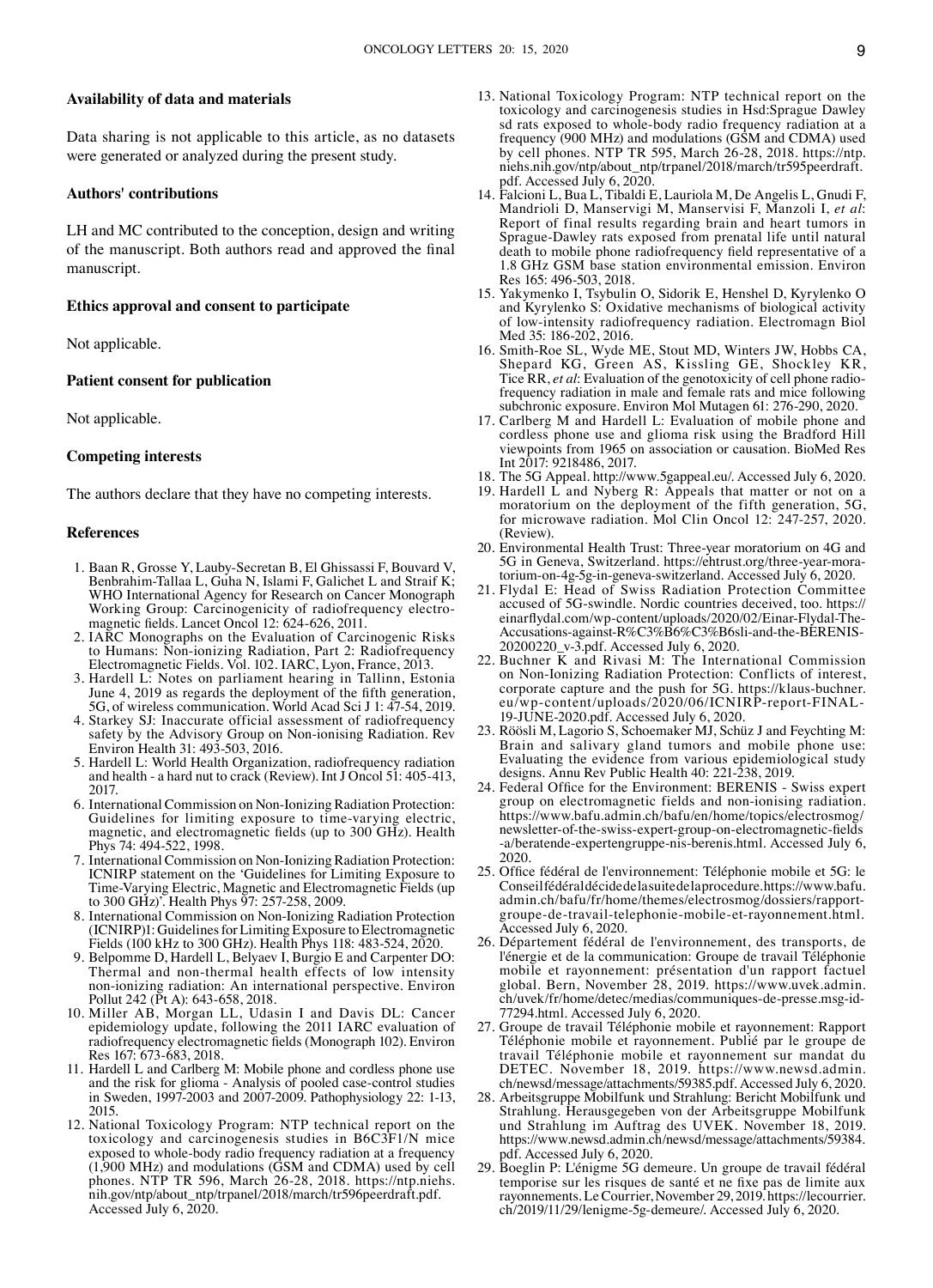- 30. EMFscientist: International Appeal: Scientists call for Protection from Non-ionizing Electromagnetic Field Exposure. https://www. emfscientist.org/index.php/emf-scientist-appeal. Accessed July 6, 2020.
- 31. Swiss Research Foundation for Electricity and Mobile Communication: Organisation. https://www.emf.ethz.ch/en/foundation/organisation/. Accessed July 6, 2020.
- 32. Swiss Research Foundation for Electricity and Mobile Communication: Publications. https://www.emf.ethz. ch/en/promotion/publications/?author=664. Accessed July 6, 2020.
- 33. Swiss Research Foundation for Electricity and Mobile Communication: Annual Report 2017. https://www.emf.ethz. ch/fileadmin/redaktion/public/downloads/3\_angebot/wissensvermittlung/jahresberichte/fsm-jb17\_web\_72dpi\_red.pdf. Accessed July 6, 2020.
- 34. Swiss Research Foundation for Electricity and Mobile Communication: Sponsors and Supporters. https://www.emf. ethz.ch/en/foundation/sponsors-supporters/?text=50%2525252525 25252520hz&author=90&cHash=6acfa29405f91df1970b8a8e4c d2020e. Accessed July 6, 2020.
- 35. International Commission on Non-Ionizing Radiation Protection: Martin Röösli. Member. https://www.icnirp.org/en/about-icnirp/ commission/details/member-roosli.html. Accessed July 6, 2020.
- 36. International Commission on Non-Ionizing Radiation Protection (ICNIRP)1: ICNIRP Note: Critical evaluation of two radiofrequency electromagnetic field animal carcinogenicity studies published in 2018. Health Phys 118: 525-532, 2020.
- 37. Melnick RL: Commentary on the utility of the National Toxicology Program study on cell phone radiofrequency radiation data for assessing human health risks despite unfounded criticisms aimed at minimizing the findings of adverse health effects. Environ Res 168: 1-6, 2019.
- 38. Marques MM, Berrington de Gonzalez A, Beland FA, Browne P, Demers PA, Lachenmeier DW, Bahadori T, Barupal DK, Belpoggi F, Comba P, *et al*; IARC Monographs Priorities Group: Advisory Group recommendations on priorities for the IARC Monographs. Lancet Oncol 20: 763-764, 2019.
- 39. International Commission on Non-Ionizing Radiation Protection: Guidelines for limiting exposure to time-varying electric, magnetic and electromagnetic fields (100 kHz to 300 GHz). https://www.icnirp.org/cms/upload/consultation\_upload/ICNIRP\_ RF\_Guidelines\_PCD\_2018\_07\_11.pdf. Accessed July 6, 2020.
- 40. International Commission on Non-Ionizing Radiation Protection: Commission. https://www.icnirp.org/en/abouticnirp/commission/index.html. Accessed July 6, 2020.
- 41. IARC: IARC Monographs on the evaluation of carcinogenic risks to humans. https://monographs.iarc.fr/wpcontent/uploads/2018/06/mono102-F05.pdf. Accessed July 6, 2020.
- 42. Neufeld E and Kuster N: Systematic derivation of safety limits for time-varying 5G radiofrequency exposure based on analytical models and thermal dose. Health Phys 115: 705-711, 2018.
- 43. Thielens A, Bell D, Mortimore DB, Greco MK, Martens L and Joseph W: Exposure of insects to radio-frequency electromagnetic fields from 2 to 120GHz. Sci Rep 8: 3924, 2018.
- 44. Goodman EM, Greenebaum B and Marron MT: Effects of electromagnetic fields on molecules and cells. Int Rev Cytol 158: 279-338, 1995.
- 45. Velizarov S, Raskmark P and Kwee S: The effects of radiofrequency fields on cell proliferation are non-thermal. Bioelectrochem Bioenerg 48: 177-180, 1999.
- 46. Panagopoulos DJ: Comparing DNA damage induced by mobile telephony and other types of man-made electromagnetic fields. Mutat Res 781: 53-62, 2019.
- 47. Panagopoulos DJ: Chromosome damage in human cells induced by UMTS mobile telephony radiation. Gen Physiol Biophys 38: 445-454, 2019.
- 48. Panagopoulos DJ, Karabarbounis A and Margaritis LH: Mechanism for action of electromagnetic fields on cells. Biochem Biophys Res Commun 298: 95-102, 2002.
- 49. Pall ML: Electromagnetic fields act via activation of voltagegated calcium channels to produce beneficial or adverse effects. J Cell Mol Med 17: 958-965, 2013.
- 50. Belyaev I, Dean A, Eger H, Hubmann G, Jandrisovits R, Kern M, Kundi M, Moshammer H, Lercher P, Müller K, *et al*: EUROPAEM EMF Guideline 2016 for the prevention, diagnosis and treatment of EMF-related health problems and illnesses. Rev Environ Health 31: 363-397, 2016.
- 51. Eliassen I and Pena P: Real 5G issues overshadowed by Covid-19 conspiracy theories. Investigate Europe. https://www.investigateeurope.eu/en/2020/5g-covid-conspiracy/. Accessed July 6, 2020.
- 52. Scientific Committee on Emerging and Newly Identified Health Risks (SCENIHR): Opinion on potential health effects of exposure to electromagnetic fields (EMF). European Commission. https://ec.europa. eu/health/scientific\_committees/emerging/docs/scenihr\_o\_041.pdf. Accessed July 6, 2020.
- 53. Sage C, Carpenter D and Hardell L: Comments on SCENIHR: Opinion on potential health effects of exposure to electromagnetic fields, Bioelectromagnetics 36:480-484 (2015). Bioelectromagnetics 37: 190-192, 2016.
- 54. World Health Organization: Radio frequency fields: Environmental health criteria monograph consultation on the scientific review for the upcoming WHO environmental health criteria. https://web. archive.org/web/20141221142734/http://www.who.int/peh-emf/ research/rf\_ehc\_page/en/. Accessed July 6, 2020.
- 55. Microwave News: Will WHO kick its ICNIRP habit? Non-thermal effects hang in the balance. Repacholi's legacy of industry cronyism. https://microwavenews.com/news-center/canwho-kick-icnirp-habit. Accessed July 6, 2020.
- 56. World Health Organization: 5G mobile networks and health. https://www.who.int/news-room/q-a-detail/5g-mobile-networksand-health. Accessed July 6, 2020.
- 57. Hardell L, Carlberg M, Söderqvist F and Mild KH: Pooled analysis of case-control studies on acoustic neuroma diagnosed 1997-2003 and 2007-2009 and use of mobile and cordless phones. Int J Oncol 43: 1036-1044, 2013.
- 58. Coureau G, Bouvier G, Lebailly P, Fabbro-Peray P, Gruber A, Leffondre K, Guillamo JS, Loiseau H, Mathoulin-Pélissier S, Salamon R, *et al*: Mobile phone use and brain tumours in the CERENAT case-control study. Occup Environ Med 71: 514-522, 2014.
- 59. Johansen C, Boice J Jr, McLaughlin J and Olsen J: Cellular telephones and cancer--a nationwide cohort study in Denmark. J Natl Cancer Inst 93: 203-207, 2001.
- 60. Söderqvist F, Carlberg M and Hardell L: Review of four publications on the Danish cohort study on mobile phone subscribers and risk of brain tumors. Rev Environ Health 27: 51-58, 2012.
- 61. The EMF Call: Scientists and NGOs call for truly protective limits for exposure to electromagnetic fields (100 kHz to 300 GHz). https://www.emfcall.org/. Accessed July 6, 2020.
- 62. INTERPHONE Study Group: Brain tumour risk in relation to mobile telephone use: Results of the INTERPHONE international case-control study. Int J Epidemiol 39: 675-694, 2010.
- 63. Hardell L and Carlberg M: Increasing rates of brain tumours in the Swedish national inpatient register and the causes of death register. Int J Environ Res Public Health 12: 3793-3813, 2015.
- 64. Hardell L and Carlberg M: Mobile phones, cordless phones and rates of brain tumors in different age groups in the Swedish National Inpatient Register and the Swedish Cancer Register during 1998-2015. PLoS One 12: e0185461, 2017.
- 65. Philips A, Henshaw DL, Lamburn G and O'Carroll MJ: Brain tumours: Rise in glioblastoma multiforme incidence in England 1995-2015 suggests an adverse environmental or lifestyle factor. J Environ Public Health: doi.org/10.1155/2018/7910754.
- 66. Microwave News: Spike in 'aggressive' brain cancer in Denmark. https://microwavenews.com/short-takes-archive/spike-braincancer-denmark. Accessed July 6, 2020.
- 67. Phonegate Alert: Brain cancers: 4 times more new cases of glioblastoma in 2018 according to Public Health France. https:// www.phonegatealert.org/en/press-release-brain-cancers-4-timesmore-new-cases-of-glioblastoma-in-2018-according-to-public-healthfrance. Accessed July 6, 2020.
- 68. Tillmann T, Ernst H, Streckert J, Zhou Y, Taugner F, Hansen V and Dasenbrock C: Indication of cocarcinogenic potential of chronic UMTS-modulated radiofrequency exposure in an ethylnitrosourea mouse model. Int J Radiat Biol 86: 529-541, 2010.
- 69. Lerchl A, Klose M, Grote K, Wilhelm AF, Spathmann O, Fiedler T, Streckert J, Hansen V and Clemens M: Tumor promotion by exposure to radiofrequency electromagnetic fields below exposure limits for humans. Biochem Biophys Res Commun 459: 585-590, 2015.
- 70. Aydin D, Feychting M, Schüz J, Tynes T, Andersen TV, SchmidtLS, Poulsen AH, Johansen C, Prochazka M, Lannering B, *et al*: Mobile center case-control study. J Natl Cancer Inst 103: 1264-1276, 2011.
- 71. Söderqvist F, Carlberg M, Hansson Mild K and Hardell L: Childhood brain tumour risk and its association with wireless phones: A commentary. Environ Health 10: 106, 2011.
- 72. Universität Basel: Kein erhöhtes Hirntumorrisiko bei Kindern und Jugendlichen wegen Handys. https://www.unibas.ch/de/Aktuell/ News/Uni-Research/Kein-erh-htes-Hirntumorrisiko-bei-Kindernund-Jugendlichen-wegen-Handys.html. Accessed July 6, 2020.